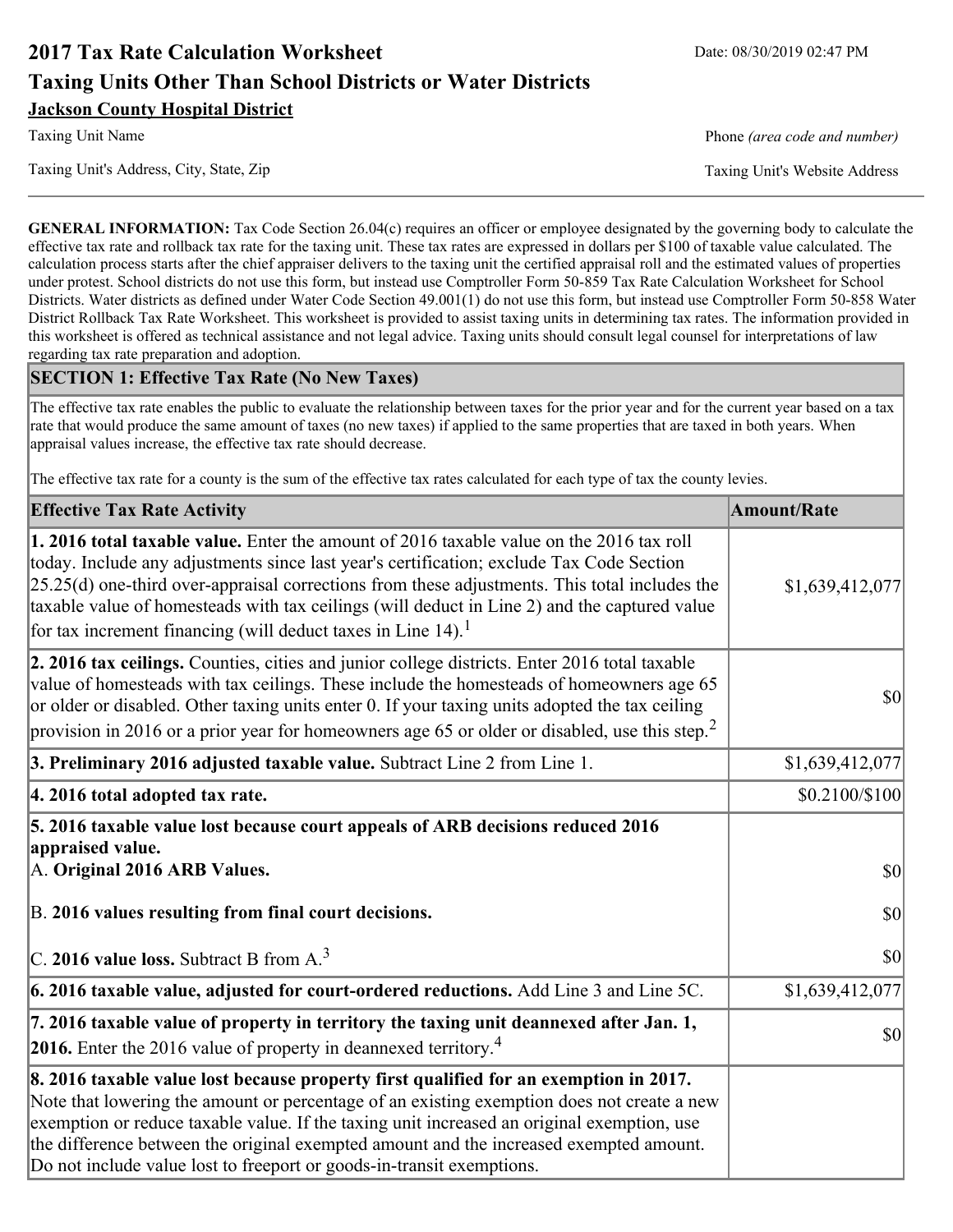| A. Absolute exemptions. Use 2016 market value:                                                                                                                                                                                                                                                                                                                                                                         | \$271,304       |
|------------------------------------------------------------------------------------------------------------------------------------------------------------------------------------------------------------------------------------------------------------------------------------------------------------------------------------------------------------------------------------------------------------------------|-----------------|
| B. Partial exemptions. 2017 exemption amount or 2017 percentage exemption times 2016<br>value:                                                                                                                                                                                                                                                                                                                         | \$730,601       |
| C. Value loss. Add A and $B^5$ .                                                                                                                                                                                                                                                                                                                                                                                       | \$1,001,905     |
| 9. 2016 taxable value lost because property first qualified for agricultural appraisal (1-<br>d or 1-d-1), timber appraisal, recreational/scenic appraisal or public access airport<br>special appraisal in 2017. Use only properties that qualified in 2017 for the first time; do<br>not use properties that qualified in 2016.                                                                                      |                 |
| A. 2016 market value:                                                                                                                                                                                                                                                                                                                                                                                                  | $ 10\rangle$    |
| B. 2017 productivity or special appraised value:                                                                                                                                                                                                                                                                                                                                                                       | \$0             |
| C. Value loss. Subtract B from $A6$                                                                                                                                                                                                                                                                                                                                                                                    | \$0             |
| 10. Total adjustments for lost value. Add lines 7, 8C and 9C.                                                                                                                                                                                                                                                                                                                                                          | \$1,001,905     |
| 11. 2016 adjusted taxable value. Subtract Line 10 from Line 6.                                                                                                                                                                                                                                                                                                                                                         | \$1,638,410,172 |
| 12. Adjusted 2016 taxes. Multiply Line 4 by line 11 and divide by \$100.                                                                                                                                                                                                                                                                                                                                               | \$3,440,661     |
| 13. Taxes refunded for years preceding tax year 2016. Enter the amount of taxes refunded<br>by the taxing unit for tax years preceding tax year 2016. Types of refunds include court<br>decisions, Tax Code Section 25.25(b) and (c) corrections and Tax Code Section 31.11<br>payment errors. Do not include refunds for tax year 2016. This line applies only to tax years<br>preceding tax year $2016$ <sup>7</sup> | \$597           |
| 14. Taxes in tax increment financing (TIF) for tax year 2016. Enter the amount of taxes<br>paid into the tax increment fund for a reinvestment zone as agreed by the taxing unit. If the<br>taxing unit has no 2017 captured appraised value in Line 16D, enter $0.8$                                                                                                                                                  | \$0             |
| 15. Adjusted 2016 taxes with refunds and TIF adjustment. Add Lines 12 and 13, subtract<br>Line $149$                                                                                                                                                                                                                                                                                                                   | \$3,441,258     |
| 16. Total 2017 taxable value on the 2017 certified appraisal roll today. This value<br>includes only certified values and includes the total taxable value of homesteads with tax<br>ceilings (will deduct in Line 18). These homesteads include homeowners age 65 or older or<br>disabled. $10$                                                                                                                       |                 |
| A. Certified values:                                                                                                                                                                                                                                                                                                                                                                                                   | \$1,939,642,679 |
| B. Counties: Include railroad rolling stock values certified by the Comptroller's office:                                                                                                                                                                                                                                                                                                                              | \$0             |
| C. Pollution control and energy storage system exemption: Deduct the value of property<br>exempted for the current tax year for the first time as pollution control or energy storage<br>system property:                                                                                                                                                                                                              | \$0             |
| <b>D. Tax increment financing:</b> Deduct the 2017 captured appraised value of property taxable<br>by a taxing unit in a tax increment financing zone for which the 2017 taxes will be deposited<br>into the tax increment fund. Do not include any new property value that will be included in                                                                                                                        | \$0             |
| Line 21 below. <sup>11</sup>                                                                                                                                                                                                                                                                                                                                                                                           | \$1,939,642,679 |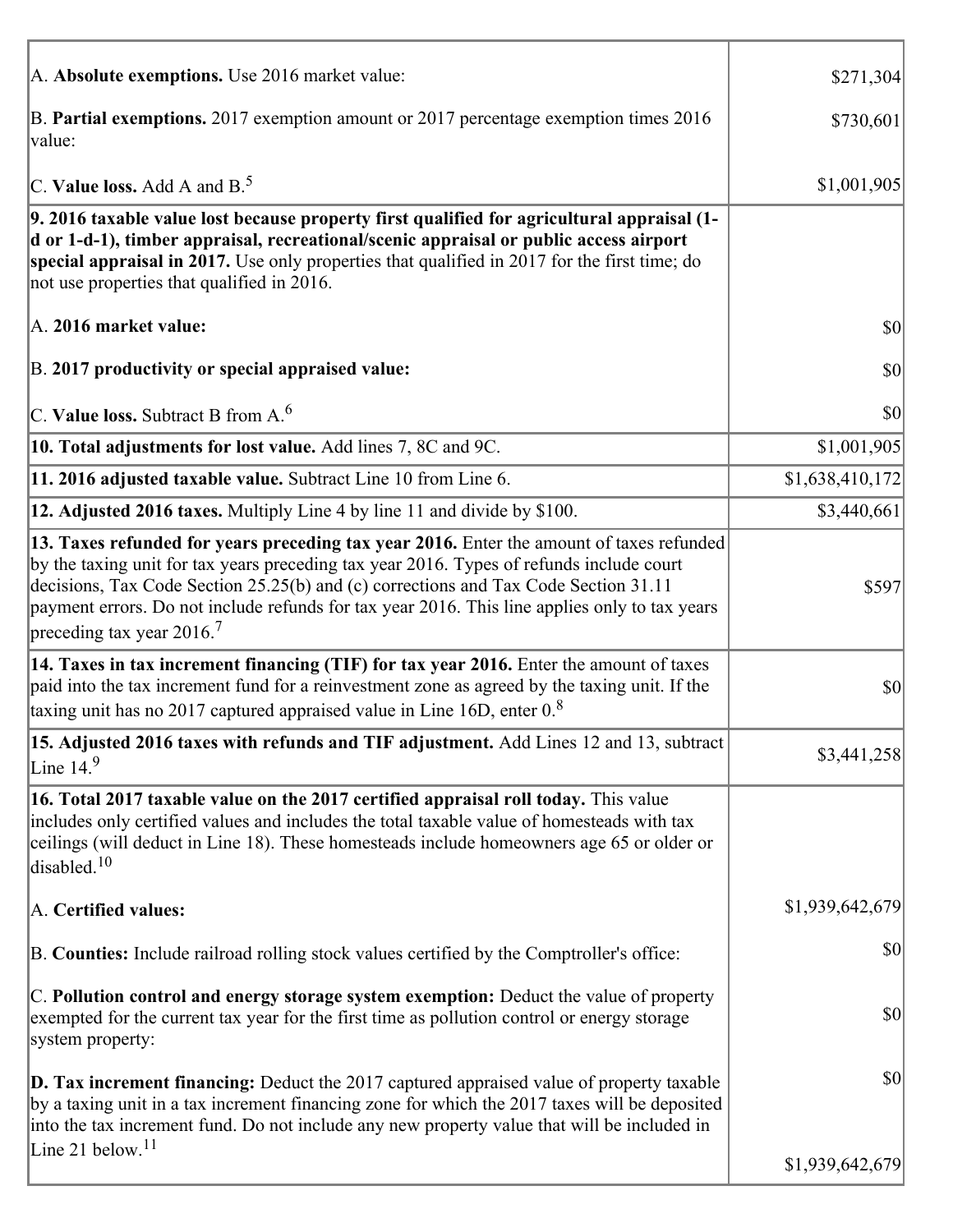| E. Total 2017 value. Add A and B, then subtract C and D.                                                                                                                                                                                                                                                                                                                                                                                                                                                                                                                                                                                                                                                                 |                 |
|--------------------------------------------------------------------------------------------------------------------------------------------------------------------------------------------------------------------------------------------------------------------------------------------------------------------------------------------------------------------------------------------------------------------------------------------------------------------------------------------------------------------------------------------------------------------------------------------------------------------------------------------------------------------------------------------------------------------------|-----------------|
| $ 17$ . Total value of properties under protest or not included on certified appraisal roll. <sup>12</sup>                                                                                                                                                                                                                                                                                                                                                                                                                                                                                                                                                                                                               |                 |
| $\vert$ A. 2017 taxable value of properties under protest. The chief appraiser certifies a list of<br>properties still under ARB protest. The list shows the appraisal district's value and the<br>taxpayer's claimed value, if any, or an estimate of the value if the taxpayer wins. For each of<br>the properties under protest, use the lowest of these values. Enter the total value. <sup>13</sup>                                                                                                                                                                                                                                                                                                                 | \$0             |
| B. 2017 value of properties not under protest or included on certified appraisal roll.<br>The chief appraiser gives taxing units a list of those taxable properties that the chief<br>appraiser knows about, but are not included in the appraisal roll certification. These<br>properties also are not on the list of properties that are still under protest. On this list of<br>properties, the chief appraiser includes the market value, appraised value and exemptions for<br>the preceding year and a reasonable estimate of the market value, appraised value and<br>exemptions for the current year. Use the lower market, appraised or taxable value (as<br>appropriate). Enter the total value. <sup>14</sup> | <b>\$0</b>      |
| C. Total value under protest or not certified: Add A and B.                                                                                                                                                                                                                                                                                                                                                                                                                                                                                                                                                                                                                                                              | $ 10\rangle$    |
| 18. 2017 tax ceilings. Counties, cities and junior colleges enter 2017 total taxable value of<br>homesteads with tax ceilings. These include the homesteads of homeowners age 65 or older<br>or disabled. Other taxing units enter 0. If your taxing units adopted the tax ceiling provision<br>$\vert$ in 2016 or a prior year for homeowners age 65 or older or disabled, use this step. <sup>15</sup>                                                                                                                                                                                                                                                                                                                 | \$0             |
| 19. 2017 total taxable value. Add Lines 16E and 17C. Subtract Line 18.                                                                                                                                                                                                                                                                                                                                                                                                                                                                                                                                                                                                                                                   | \$1,939,642,679 |
| 20. Total 2017 taxable value of properties in territory annexed after Jan. 1, 2016.<br>Include both real and personal property. Enter the 2017 value of property in territory<br>$\alpha$ annexed. <sup>16</sup>                                                                                                                                                                                                                                                                                                                                                                                                                                                                                                         | $ 10\rangle$    |
| 21. Total 2017 taxable value of new improvements and new personal property located<br>in new improvements. New means the item was not on the appraisal roll in 2016. An<br>improvement is a building, structure, fixture or fence erected on or affixed to land. New<br>additions to existing improvements may be included if the appraised value can be<br>determined. New personal property in a new improvement must have been brought into the<br>taxing unit after Jan. 1, 2016, and be located in a new improvement. New improvements do<br>include property on which a tax abatement agreement has expired for $2017$ . <sup>17</sup>                                                                             | \$188,260,866   |
| 22. Total adjustments to the 2017 taxable value. Add Lines 20 and 21.                                                                                                                                                                                                                                                                                                                                                                                                                                                                                                                                                                                                                                                    | \$188,260,866   |
| 23. 2017 adjusted taxable value. Subtract Line 22 from Line 19.                                                                                                                                                                                                                                                                                                                                                                                                                                                                                                                                                                                                                                                          | \$1,751,381,813 |
| 24. 2017 effective tax rate. Divide Line 15 by Line 23 and multiply by $$100$ . <sup>18</sup>                                                                                                                                                                                                                                                                                                                                                                                                                                                                                                                                                                                                                            | \$0.1964/\$100  |
| 25. COUNTIES ONLY. Add together the effective tax rates for each type of tax the county<br>levies. The total is the 2017 county effective tax rate. <sup>18</sup>                                                                                                                                                                                                                                                                                                                                                                                                                                                                                                                                                        |                 |

- <sup>2</sup>Tex. Tax Code Section 26.012(14)
- <sup>1</sup>Tex. Tax Code Section 26.012(14) <sup>9</sup>Tex. Tax Code Section 26.012(13) <sup>9</sup>Tex. Tax Code Section 26.012
	-
- <sup>3</sup>Tex. Tax Code Section 26.012(13) <sup>11</sup>Tex. Tax Code Section 26.03(c) <sup>4</sup>Tex. Tax Code Section 26.01(c) and <sup>12</sup>Tex. Tax Code Section 26.01(c) and <sup>12</sup>Tex. Tax Code Section 26.01(c) and <sup>12</sup>Tex. Tax Code Section 26.01(c)
	- <sup>12</sup>Tex. Tax Code Section 26.01(c) and (d)
	-
- <sup>5</sup>Tex. Tax Code Section 26.012(15) <sup>13</sup>Tex. Tax Code Section 26.01(c) <sup>6</sup>Tex. Tax Code Section 26.01(d) <sup>6</sup>Tex. Tax Code Section 26.012(15) <sup>14</sup>Tex. Tax Code Section 26.01(d)<sup>7</sup>Tex. Tax Code Section 26.012(6)
- $7$ Tex. Tax Code Section 26.012(13)
- 
- 
- ${}^{8}$ Tex. Tax Code Section 26.03(c)  ${}^{16}$ Tex. Tax Code Section 26.012(17)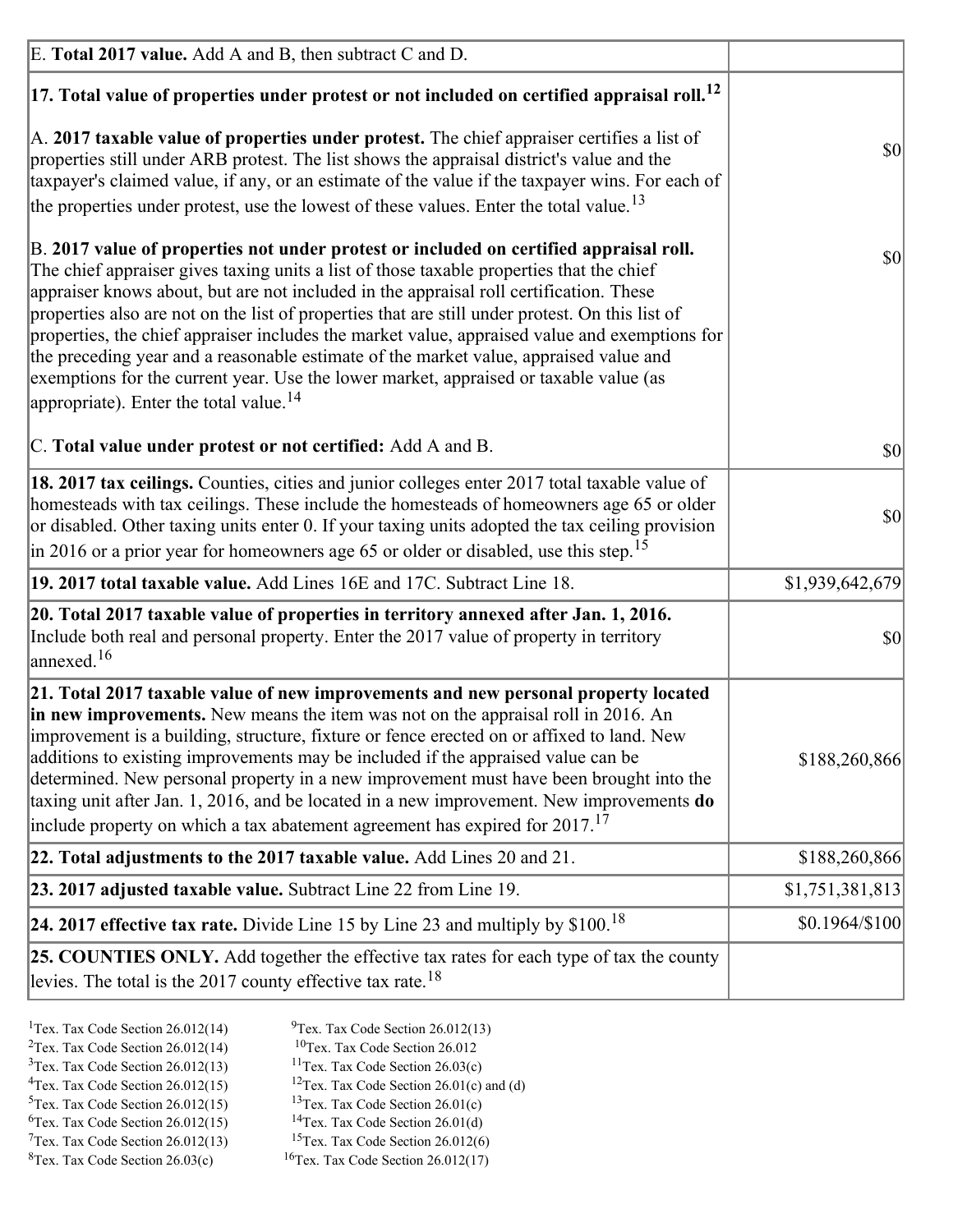## **SECTION 2: Rollback Tax Rate**

The rollback tax rate is split into two separate rates:

- 1. **Maintenance and Operations (M&O):** The M&O portion is the tax rate that is needed to raise the same amount of taxes that the taxing unit levied in the prior year plus eight percent. This rate accounts for such things as salaries, utilities and day-to-day operations.
- 2. **Debt:** The debt tax rate includes the debt service necessary to pay the taxing unit's debt payments in the coming year. This rate accounts for principal and interest on bonds and other debt secured by property tax revenue.

The rollback tax rate for a county is the sum of the rollback tax rates calculated for each type of tax the county levies. In most cases the rollback tax rate exceeds the effective tax rate, but occasionally decreases in a taxing unit's debt service will cause the effective tax rate to be higher than the rollback tax rate.

| <b>Rollback Tax Rate Activity</b>                                                                                                                                                                                                                                                                                                                                                                                                                                                                                                                                                                                                                                       | <b>Amount/Rate</b> |
|-------------------------------------------------------------------------------------------------------------------------------------------------------------------------------------------------------------------------------------------------------------------------------------------------------------------------------------------------------------------------------------------------------------------------------------------------------------------------------------------------------------------------------------------------------------------------------------------------------------------------------------------------------------------------|--------------------|
| 26. 2016 maintenance and operations (M&O) tax rate.                                                                                                                                                                                                                                                                                                                                                                                                                                                                                                                                                                                                                     | \$0.2100/\$100     |
| $ 27.2016$ adjusted taxable value. Enter the amount from Line 11.                                                                                                                                                                                                                                                                                                                                                                                                                                                                                                                                                                                                       | \$1,638,410,172    |
| 28. 2016 M&O taxes.                                                                                                                                                                                                                                                                                                                                                                                                                                                                                                                                                                                                                                                     |                    |
| A. Multiply Line 26 by Line 27 and divide by \$100.                                                                                                                                                                                                                                                                                                                                                                                                                                                                                                                                                                                                                     | \$3,440,661        |
| B. Cities, counties and hospital districts with additional sales tax: Amount of additional<br>sales tax collected and spent on M&O expenses in 2016. Enter amount from full year's sales<br>tax revenue spent for M&O in 2016 fiscal year, if any. Other taxing units enter 0. Counties<br>exclude any amount that was spent for economic development grants from the amount of<br>sales tax spent.                                                                                                                                                                                                                                                                     | 30                 |
| C. Counties: Enter the amount for the state criminal justice mandate. If second or later year,<br>the amount is for increased cost above last year's amount. Other taxing units enter 0.                                                                                                                                                                                                                                                                                                                                                                                                                                                                                | 30                 |
| D. Transferring function: If discontinuing all of a department, function or activity and<br>transferring it to another taxing unit by written contract, enter the amount spent by the taxing<br>unit discontinuing the function in the 12 months preceding the month of this calculation. If<br>the taxing unit did not operate this function for this 12-month period, use the amount spent<br>in the last full fiscal year in which the taxing unit operated the function. The taxing unit<br>discontinuing the function will subtract this amount in H below. The taxing unit receiving<br>the function will add this amount in H below. Other taxing units enter 0. | \$0                |
| E. Taxes refunded for years preceding tax year 2016: Enter the amount of M&O taxes<br>refunded in the preceding year for taxes before that year. Types of refunds include court<br>decisions, Tax Code Section 25.25(b) and (c) corrections and Tax Code Section 31.11<br>payment errors. Do not include refunds for tax year 2016. This line applies only to tax years<br>preceding tax year 2016.                                                                                                                                                                                                                                                                     | \$0                |
| F. Enhanced indigent health care expenditures: Enter the increased amount for the<br>current year's enhanced indigent health care expenditures above the preceding tax year's<br>enhanced indigent health care expenditures, less any state assistance.                                                                                                                                                                                                                                                                                                                                                                                                                 | \$929,767          |
| G. Taxes in TIF: Enter the amount of taxes paid into the tax increment fund for a<br>reinvestment zone as agreed by the taxing unit. If the taxing unit has no 2017 captured<br>appraised value in Line 16D, enter 0.                                                                                                                                                                                                                                                                                                                                                                                                                                                   | \$0                |
| <b>H. Adjusted M&amp;O Taxes.</b> Add A, B, C, E and F. For taxing unit with D, subtract if<br>discontinuing function and add if receiving function. Subtract G.                                                                                                                                                                                                                                                                                                                                                                                                                                                                                                        | \$4,370,428        |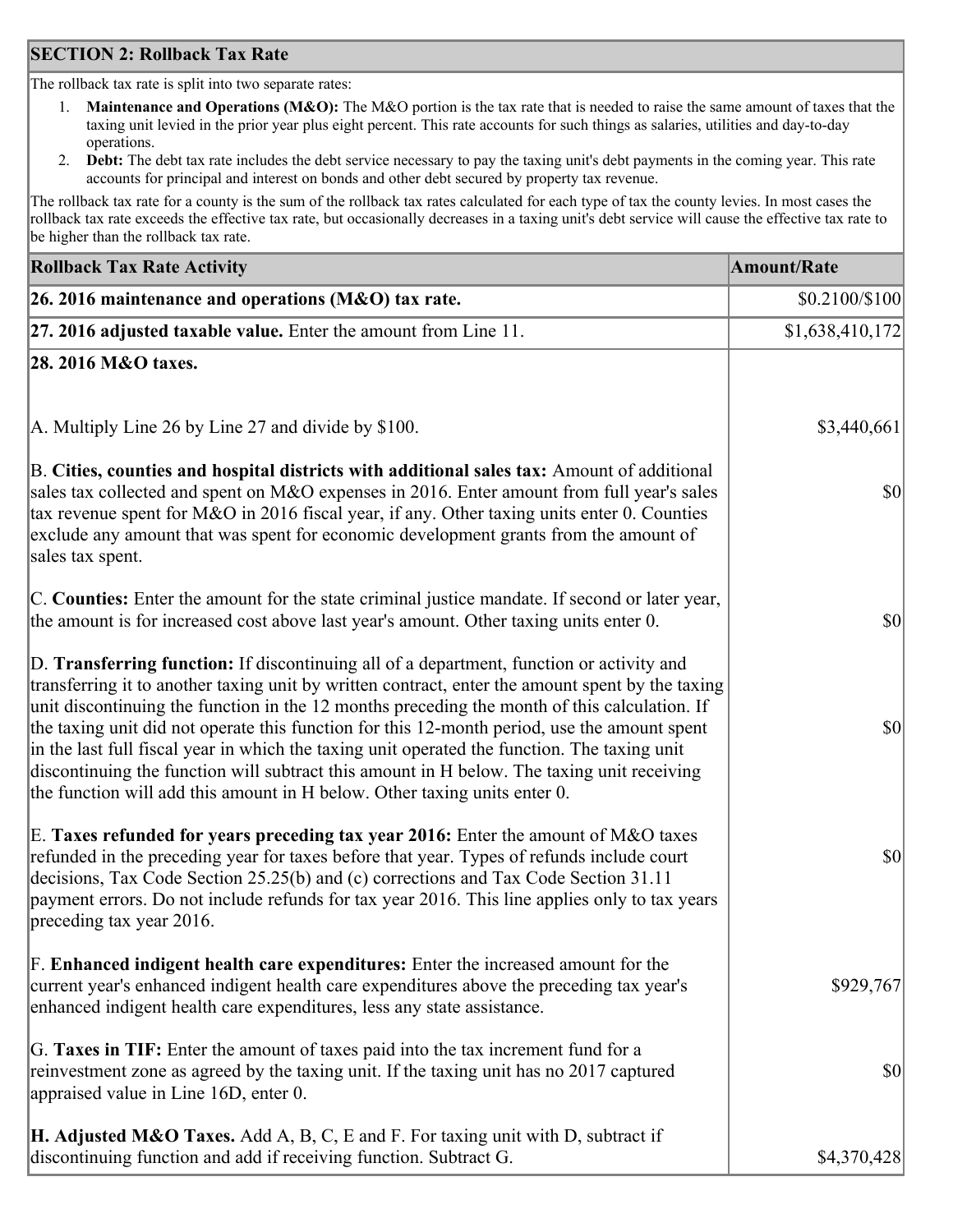| 29. 2017 adjusted taxable value. Enter Line 23 from the Effective Tax Rate Worksheet.                                                                                                                                                                                                                                                                                                         | \$1,751,381,813 |
|-----------------------------------------------------------------------------------------------------------------------------------------------------------------------------------------------------------------------------------------------------------------------------------------------------------------------------------------------------------------------------------------------|-----------------|
| 30. 2017 effective maintenance and operations rate. Divide Line 28H by Line 29 and<br>multiply by \$100.                                                                                                                                                                                                                                                                                      | $$0.2495/\$100$ |
| $31.2017$ rollback maintenance and operation rate. Multiply Line 30 by 1.08.                                                                                                                                                                                                                                                                                                                  | $$0.2694/\$100$ |
| 32. Total 2017 debt to be paid with property taxes and additional sales tax revenue.<br>Debt means the interest and principal that will be paid on debts that:<br>$(1)$ are paid by property taxes,<br>$(2)$ are secured by property taxes,<br>$(3)$ are scheduled for payment over a period longer than one year and<br>(4) are not classified in the taxing unit's budget as $M&O$ expenses |                 |
| A. Debt also includes contractual payments to other taxing units that have incurred debts on<br>behalf of this taxing unit, if those debts meet the four conditions above. Include only<br>amounts that will be paid from property tax revenue. Do not include appraisal district budget<br>payments. Enter debt amount.                                                                      | 30              |
| B. Subtract unencumbered fund amount used to reduce total debt.                                                                                                                                                                                                                                                                                                                               | \$0             |
| C. Subtract amount paid from other resources.                                                                                                                                                                                                                                                                                                                                                 |                 |
| D. Adjusted debt. Subtract B and C from A.                                                                                                                                                                                                                                                                                                                                                    | $ 10\rangle$    |
|                                                                                                                                                                                                                                                                                                                                                                                               | $ 10\rangle$    |
| 33. Certified 2016 excess debt collections. Enter the amount certified by the collector.                                                                                                                                                                                                                                                                                                      | $ 10\rangle$    |
| 34. Adjusted 2017 debt. Subtract Line 33 from Line 32D.                                                                                                                                                                                                                                                                                                                                       | $ 10\rangle$    |
| 35. Certified 2017 anticipated collection rate. Enter the rate certified by the collector. If<br>the rate is 100 percent or greater, enter 100 percent.                                                                                                                                                                                                                                       | 0%              |
| 36. 2017 debt adjusted for collections. Divide Line 34 by Line 35                                                                                                                                                                                                                                                                                                                             | \$0             |
| 37. 2017 total taxable value. Enter the amount on Line 19.                                                                                                                                                                                                                                                                                                                                    | \$1,939,642,679 |
| <b>38. 2017 debt tax rate.</b> Divide Line 36 by Line 37 and multiply by \$100.                                                                                                                                                                                                                                                                                                               | \$0/\$100       |
| 39. 2017 rollback tax rate. Add Lines 31 and 38.                                                                                                                                                                                                                                                                                                                                              | \$0.2694/\$100  |
| 40. COUNTIES ONLY. Add together the rollback tax rates for each type of tax the county<br>levies. The total is the 2017 county rollback tax rate.                                                                                                                                                                                                                                             |                 |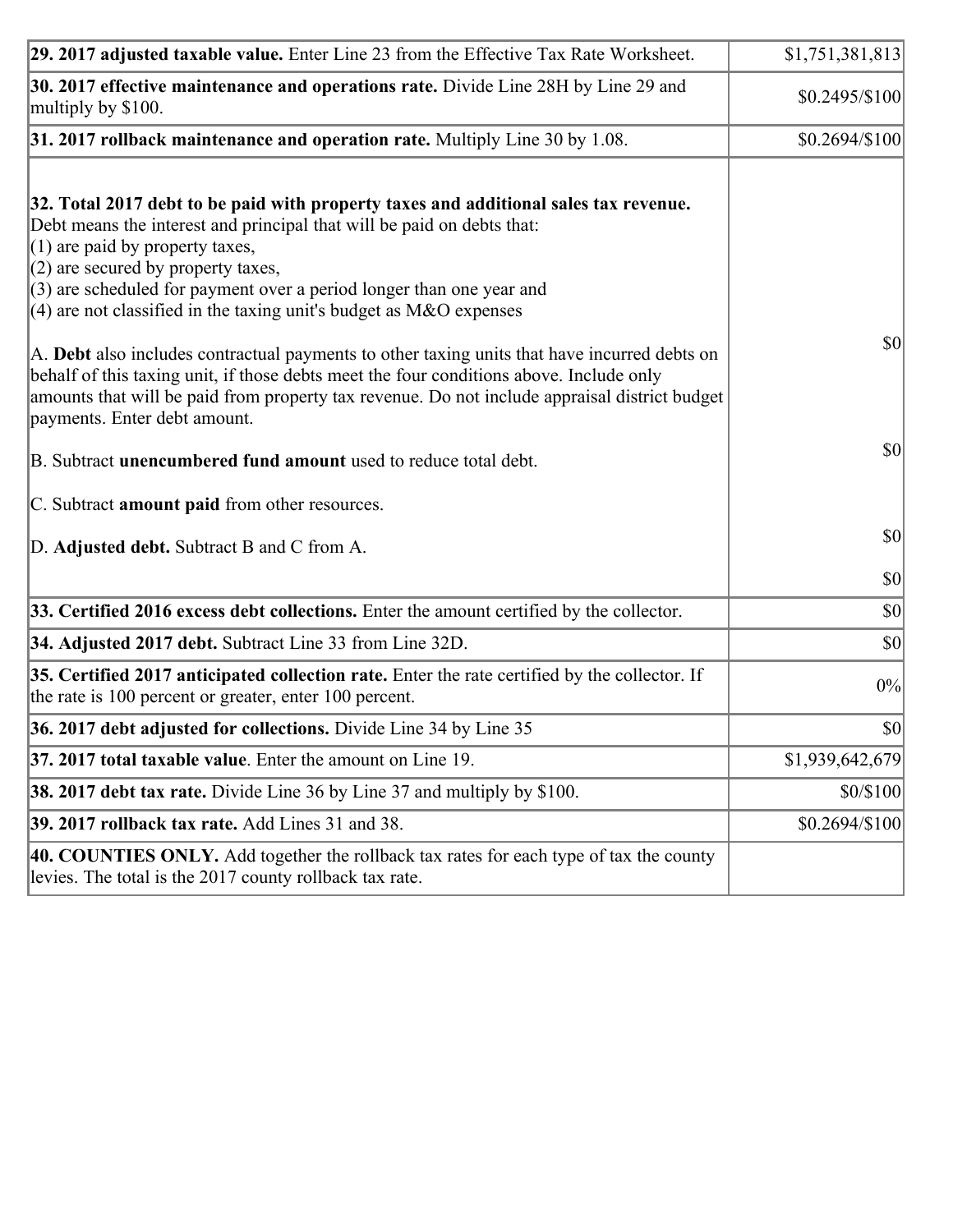## **SECTION 3: Additional Sales Tax to Reduce Property Taxes**

Cities, counties and hospital districts may levy a sales tax specifically to reduce property taxes. Local voters by election must approve imposing or abolishing the additional sales tax. If approved, the taxing unit must reduce its effective and rollback tax rates to offset the expected sales tax revenue.

This section should only be completed by a county, city or hospital district that is required to adjust its effective tax rate and/or rollback tax rate because it adopted the additional sales tax.

| <b>Activity</b>                                                                                                                                                                                                                                                                                                                                                                                                 | <b>Amount/Rate</b> |
|-----------------------------------------------------------------------------------------------------------------------------------------------------------------------------------------------------------------------------------------------------------------------------------------------------------------------------------------------------------------------------------------------------------------|--------------------|
| 41. Taxable Sales. For taxing units that adopted the sales tax in November 2016 or May<br>[2017, enter the Comptroller's estimate of taxable sales for the previous four quarters. <sup>20</sup><br>Taxing units that adopted the sales tax before November 2016, skip this line.                                                                                                                               | $\vert$ so $\vert$ |
| 42. Estimated sales tax revenue. Counties exclude any amount that is or will be spent for<br>economic development grants from the amount of estimated sales tax revenue. <sup>21</sup><br>Taxing units that adopted the sales tax in November 2016 or in May 2017.<br>Multiply the amount on Line 41 by the sales tax rate (.01, .005 or .0025, as applicable) and<br>multiply the result by .95. <sup>22</sup> | \$0                |
| $ -$ or $-$                                                                                                                                                                                                                                                                                                                                                                                                     |                    |
| Taxing units that adopted the sales tax before November 2016.<br>Enter the sales tax revenue for the previous four quarters. Do not multiply by .95.                                                                                                                                                                                                                                                            |                    |
| 43. 2017 total taxable value. Enter the amount from Line 37 of the Rollback Tax Rate<br>Worksheet.                                                                                                                                                                                                                                                                                                              | \$1,939,642,679    |
| 44. Sales tax adjustment rate. Divide Line 42 by Line 43 and multiply by $$100$ .                                                                                                                                                                                                                                                                                                                               | \$0/\$100          |
| 45. 2017 effective tax rate, unadjusted for sales tax. <sup>23</sup> Enter the rate from Line 24 or 25,<br>as applicable, on the Effective Tax Rate Worksheet.                                                                                                                                                                                                                                                  | $$0.1964/\$100$    |
| 46. 2017 effective tax rate, adjusted for sales tax.<br>Taxing units that adopted the sales tax in November 2016 or in May 2017.<br>Subtract Line 44 from Line 45. Skip to Line 47 if you adopted the additional sales tax before<br>November 2016.                                                                                                                                                             | \$0.1964/\$100     |
| 47. 2017 rollback tax rate, unadjusted for sales tax. <sup>24</sup> Enter the rate from Line 39 or 40,<br>as applicable, of the Rollback Tax Rate Worksheet.                                                                                                                                                                                                                                                    | $$0.2694/\$100$    |
| $ 48.2017$ rollback tax rate, adjusted for sales tax. Subtract Line 44 from Line 47.                                                                                                                                                                                                                                                                                                                            | \$0.2694/\$100     |

<sup>17</sup>Tex. Tax Code Section 26.012(17)

<sup>18</sup>Tex. Tax Code Section 26.04(c)

<sup>19</sup>Tex. Tax Code Section 26.04(d)

<sup>20</sup>Tex. Tax Code Section 26.041(d)

- $21$ Tex. Tax Code Section 26.041(i)
- <sup>22</sup>Tex. Tax Code Section 26.041(d)
- <sup>23</sup>Tex. Tax Code Section  $26.04(c)$

<sup>24</sup>Tex. Tax Code Section  $26.04(c)$